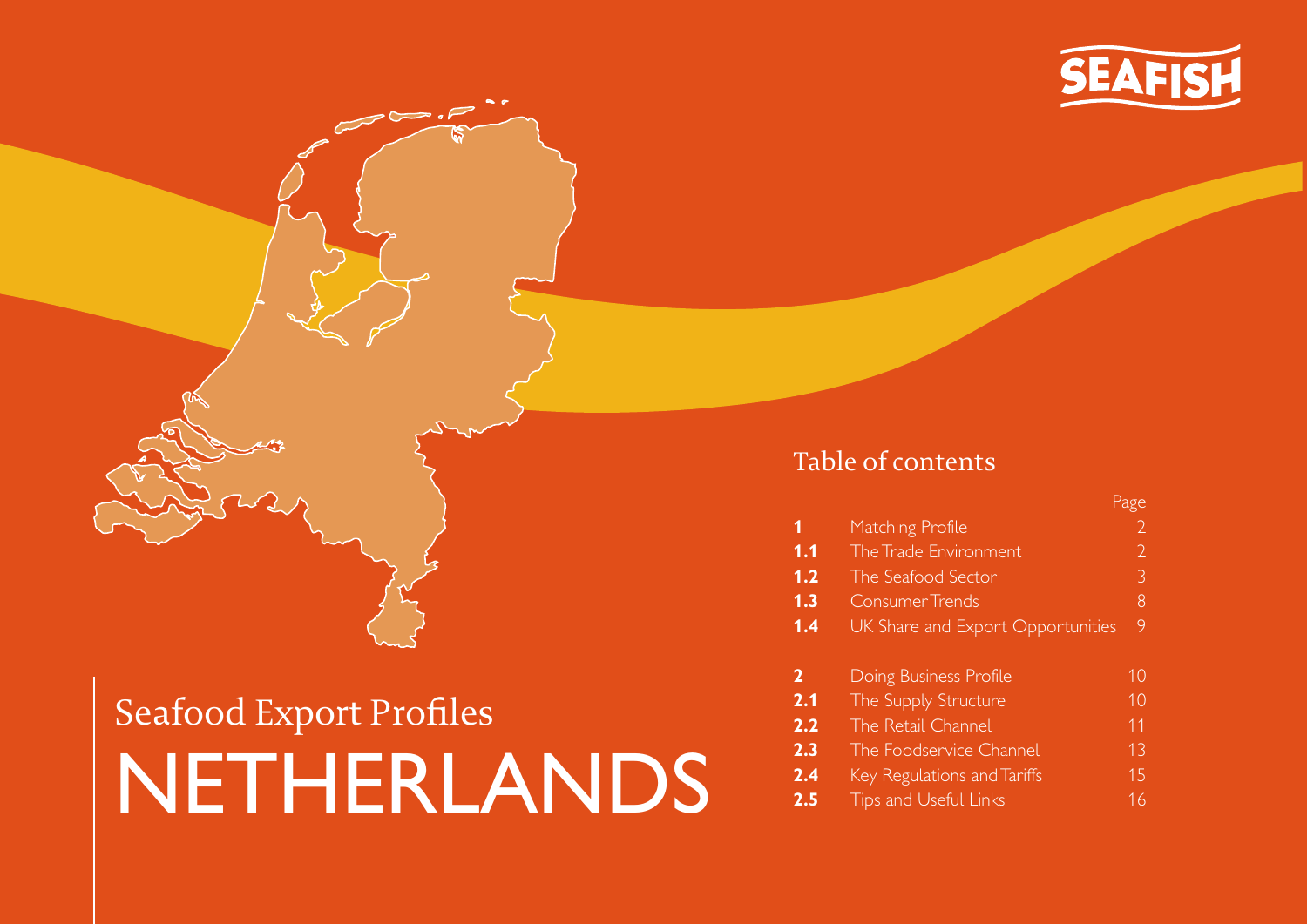## <span id="page-1-0"></span>SECTION 1 MATCHING PROFILE

## **1.1** THE TRADE ENVIRONMENT

| <b>Fast facts</b>            | Source: Euromonitor International      |
|------------------------------|----------------------------------------|
| Population                   | 16.3 million                           |
| Land area                    | 41,543 sq km                           |
| Inhabitants per sq km        | 482                                    |
| No. of households            | 7.2 million                            |
| Capital                      | Amsterdam                              |
| Other main cities            | Rotterdam, The Hague, Utrecht          |
| Languages                    | Dutch                                  |
| Religion                     | Christian                              |
| Currency                     | Euro $(\epsilon)$                      |
| Exchange rate (2006)         | $€/£ = 1.45$                           |
| <b>Total GDP (2006)</b>      | £364 billion                           |
| Real GDP growth rate (2006)  | 3.0%                                   |
| GDP per capita (2006)        | £22,305.61                             |
| Inflation (2006)             | 1.14%                                  |
| Unemployment rate (2006)     | 5.2%                                   |
| International status         | Member of the EU                       |
| Government type              | Constitutional monarchy                |
| Total food and drink imports | €26.5 billion                          |
| Total food and drink exports | €44.3 billion                          |
| Top 3 import countries       | Germany (20%); Belgium (11%); USA (8%) |

- Dutch economic growth in 2007 came to 3.5%.This is the highest growth rate since 2000.The expectation for 2008 is growth of 1.9%. In 2006 economic growth was 3%.Again in 2007 exports contributed most to economic growth, but fixed capital formation and consumption also played an important part.The construction industry and commercial services showed above average production growth rates. Expectation for 2008 is positive for the food and beverage sector. National production and export will show a further growth.
- The Netherlands is among the richest countries of the European Union.The gross domestic product per capita was the third highest in the EU in 2006, only surpassed by Luxembourg and Ireland.The average income in the Netherlands was 25% higher than the overall EU average.
- The number of households has increased by more than 600,000 in the space of ten years. Single households were responsible for a large part of this increase: their number increased by 380,000 to over 2.5 million.The number of couples without children rose to 2.1 million.This number is now the same as the number of couples with children. The number of single-parent households is still growing (460,000).
- Immigration is still growing.This is mainly attributable to an increase in immigrants from the new EU member states. Over the same period immigration fromTurkey and Morocco has declined.
- The turnover of the Dutch retail sector grew 3.7% in 2007, versus growth of 5.3% in 2006.Volume sales increased by 2.4% in 2007 and prices were 1.3% higher.Turnover rose in both the food and the non-food sectors.The growth in non-food slowed down in the last months of 2007. Within the retail sector, internet retailers realised the highest increase in turnover.

Sources: [www.cbs.nl](http://www.cbs.nl)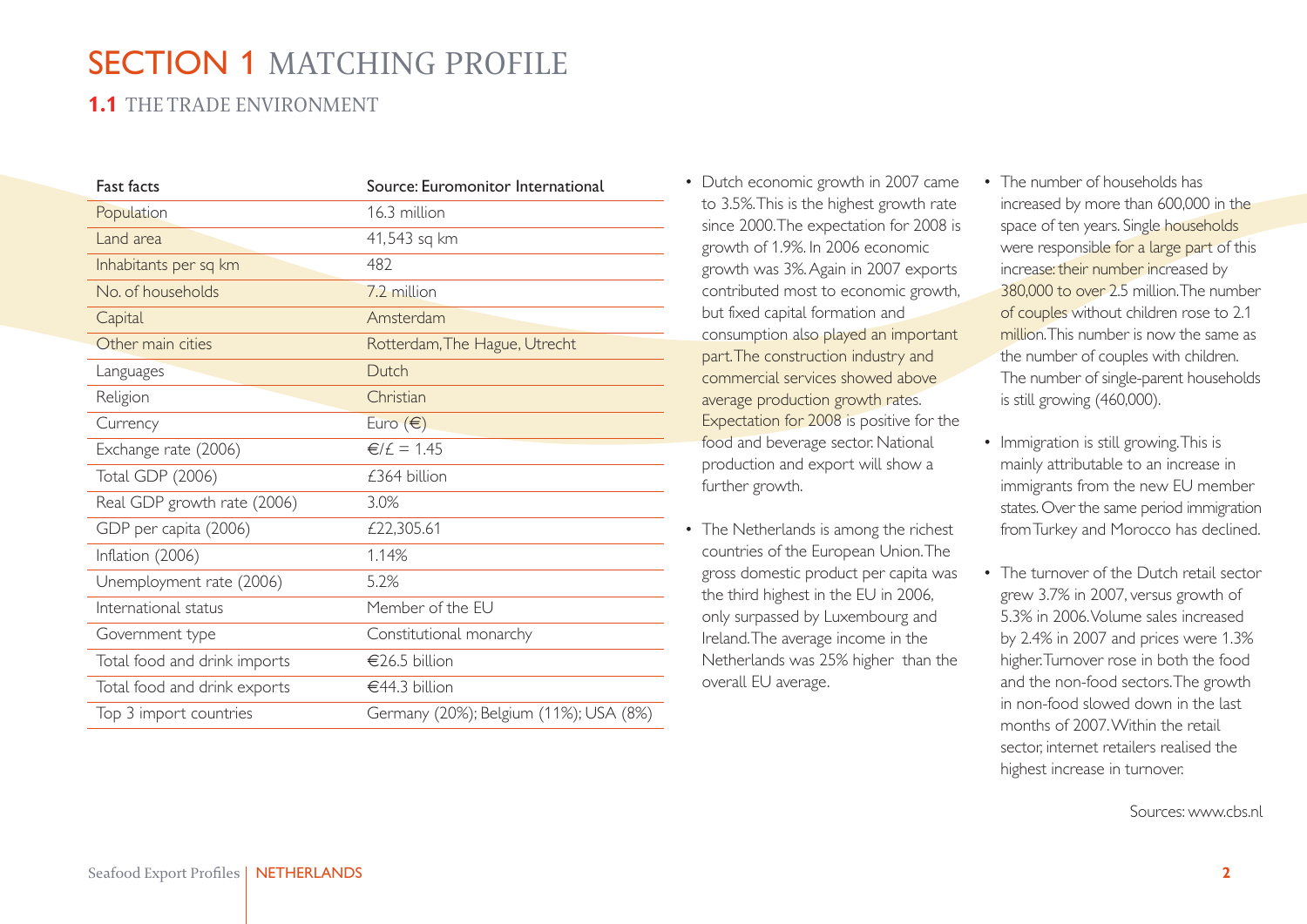

<span id="page-2-0"></span>Figure 1: The Dutch supply chain volume and value in 2006

- The total production value of the Dutch fish and seafood sector was €486 million, including revenue of €438 million generated by the Dutch fishing fleet (slightly lower than the previous year) and €48 million from the fish farming sector.
- Over the years the Dutch fishing industry has won a major position on the international market.The national fleet lands a quarter of all fish in the Dutch market.The remaining three quarters are imports. 75% of all fish (by volume) is sold abroad which makes the Netherlands one of Europe's few net exporters, countries whose fish exports exceed their imports.
- Imports of fish are currently some €1.6 billion (+23% in value and  $+15%$ in volume), whereas exports, going mostly to European countries (+5% compared to 2005), generate almost €2.3 billion. Export volumes decreased by 6% to just fewer than one million tonnes. Frozen fish accounted for the great majority of the volume (70%); fresh and chilled fish accounted for just 6%.The export value of frozen fish amounted to 45% of the total; fresh and chilled fish accounted for 15%. Belgium, Germany, Italy, Spain and France remain the major export markets for Dutch fish, and jointly account for 67% of the total value of exports.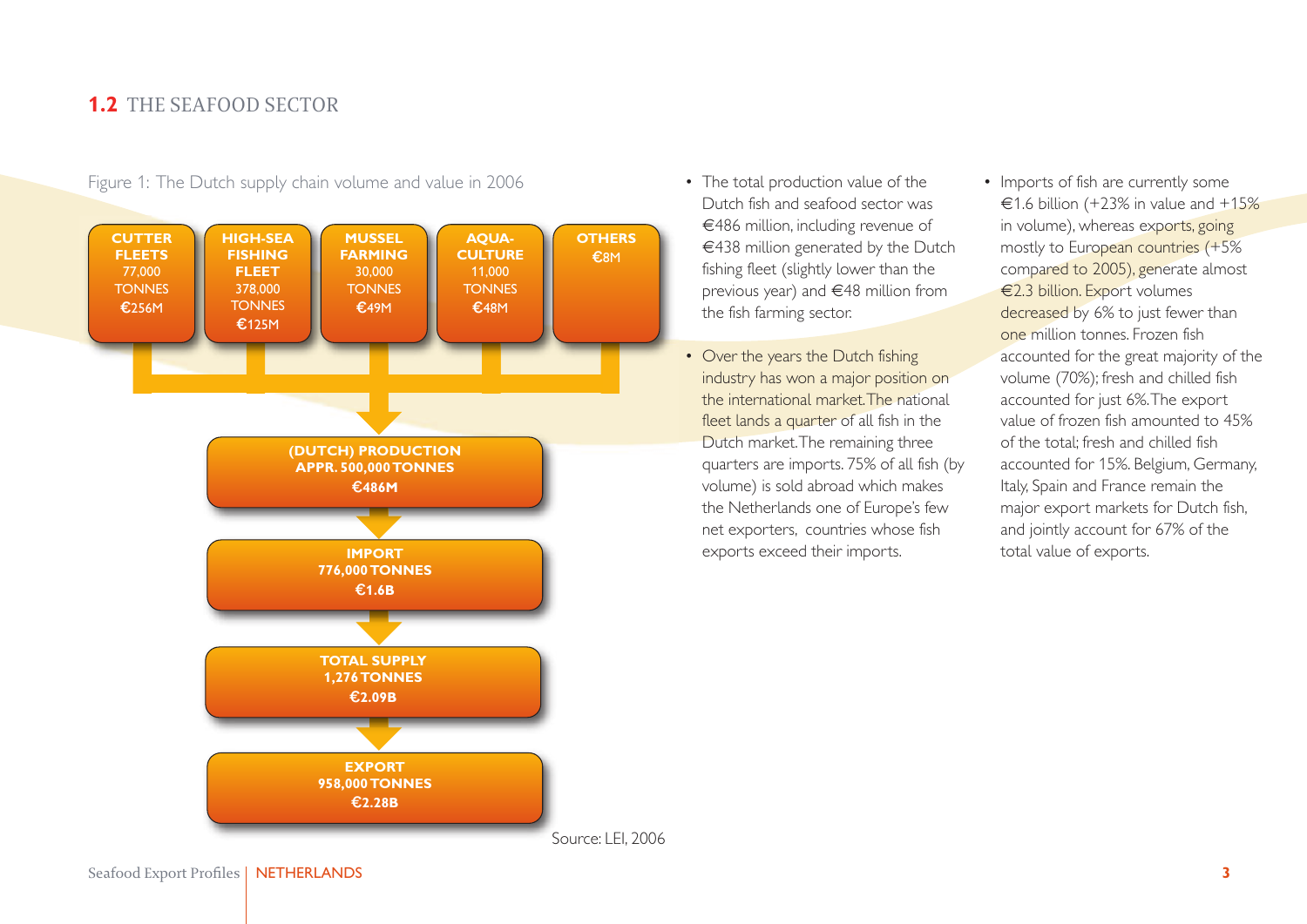

Figure 2: Dutch seafood household consumption, 2006

- In volume, the market grew by 5% compared to 2005, towards 55,000 tonnes. Salmon, shrimps and frozen fish did especially well. Prices increased up to 13% in 2006.
- Growth is due to more households buying seafood and a higher volume per buyer.The health aspects and the increased knowledge of the preparation of seafood are the motives behind the increase in seafood consumption.

#### Chart 1: Household consumption of total seafood



Source: NederlandsVisbureau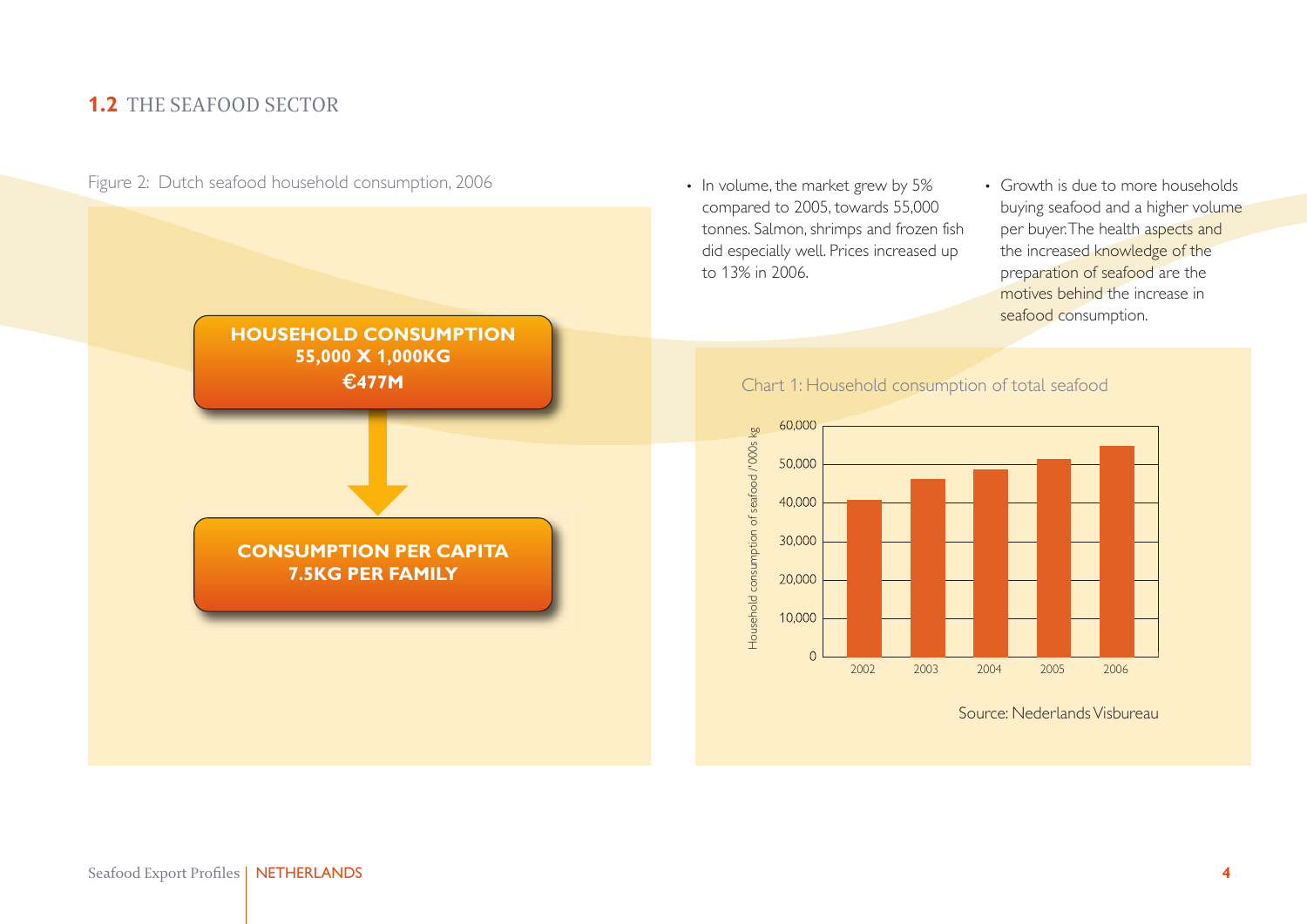

Source: NederlandsVisbureau

- The market share of fresh crustaceans and shellfish is decreasing (caused by a constant purchase frequency but a decreasing volume per buyer) in comparison to fresh fish. In expenditure terms, the market share stayed nearly at the same level.The price increase in the crustaceans and shellfish market was the highest (+35% price increase), and was most applicable for mussels (+56%)
- Household purchasing of frozen fish is stable. Consumers buy more frequently and are more loyal to frozen fish.As a result of the price increase of fresh crustaceans and shellfish, the consumer now often chooses the frozen variant.

Table 1: Top 10 species landed in the Netherlands 2005-2006

| Rank           | <b>Species</b> | 2005<br>$(\infty)$ | 2006<br>$(\infty)$ | % Chg<br>05/06 | Price per kg<br>Dutch auction $(\in)$ |
|----------------|----------------|--------------------|--------------------|----------------|---------------------------------------|
| $\mathbf{1}$   | Dover sole     | 135.3              | 126.5              | $-7%$          | 12.7                                  |
| $\overline{2}$ | Plaice         | 85.0               | 89.1               | 5%             | 2.1                                   |
| 3              | Mussels        | 55.8               | 49.1               | $-12%$         | 1.5                                   |
| $\overline{4}$ | Turbot         | 25.0               | 24,7               | $-1%$          | 10.4                                  |
| .5             | Shrimp         | 15.3               | 20.5               | 34%            | 2.9                                   |
| $\overline{6}$ | Cod            | 16.2               | 17.1               | 6%             | 2.5                                   |
| 7              | <b>Brill</b>   | 8.3                | 8.4                | 1%             | 8.4                                   |
| 8              | Dab            | 7.5                | 6.7                | $-11%$         | 0.9                                   |
| 9              | Lemon sole     | 4.8                | 5.6                | 17%            | 4.4                                   |
| 10             | Whiting        | 2.4                | 2.6                | 8%             | 1.2                                   |

Source: Productschap Vis

- Overall, the value of top ten fish species has been decreasing since 2004 but the most common fish is still Dover sole, accounting for 36% of the top ten species landed in the Netherlands.
- Shrimps showed a significant growth in 2006 compared to 2005. However, this is a return to previous years since the value is now at the 2004 levels, but not back to 2003 levels when turnover was  $\epsilon$ 27.1 million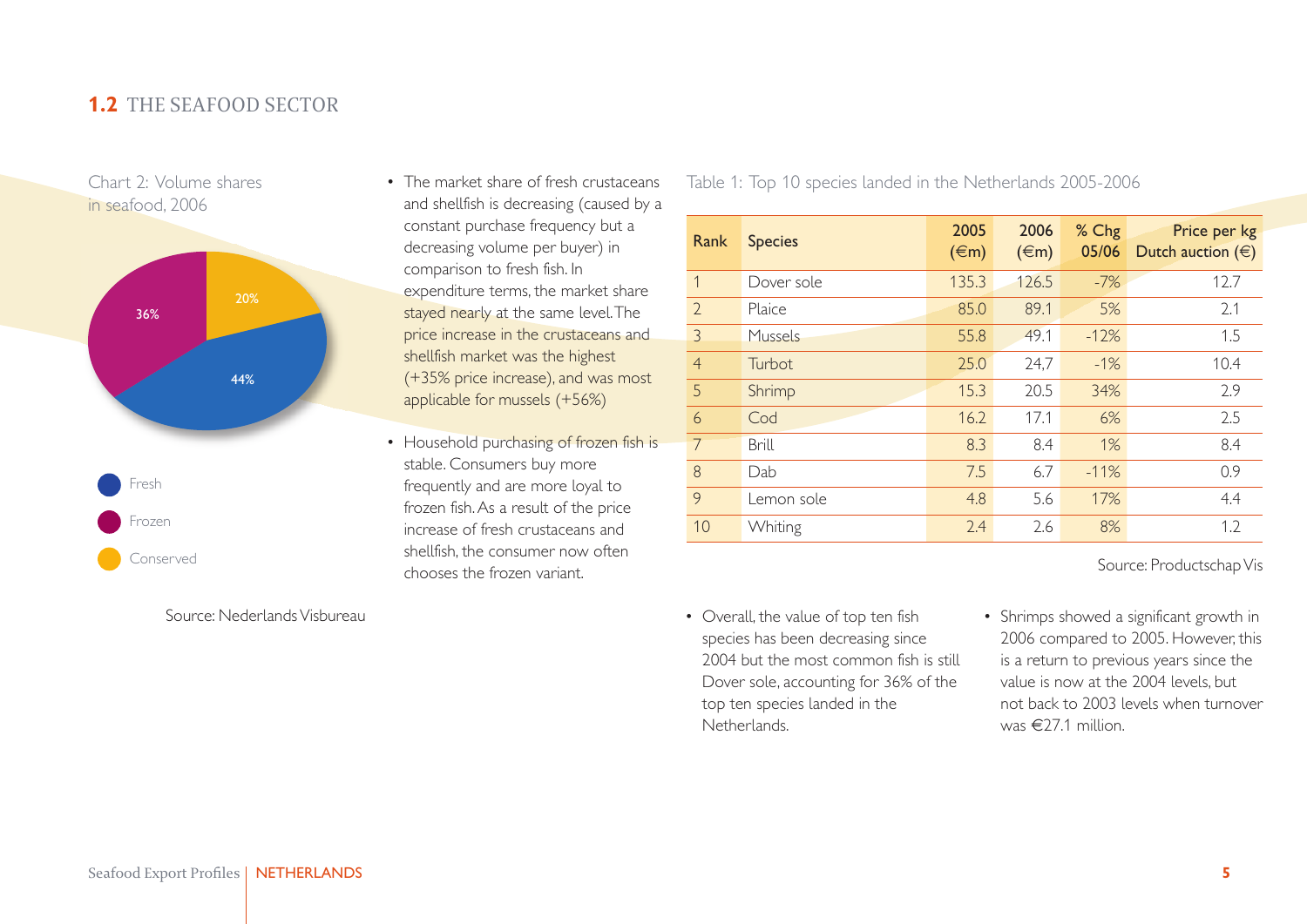| Ranking<br>2005 | <b>Ranking</b><br>2006 | Ranking<br>2007 | <b>Species</b>           | <b>Index 2006</b> | <b>Index 2007</b> |
|-----------------|------------------------|-----------------|--------------------------|-------------------|-------------------|
| 3               | $\mathcal{D}$          |                 | Tuna/bonito (canned)     | 119               | 102               |
|                 | 1                      | $\overline{2}$  | Pollack (frozen)         | 95                | 92                |
| $\overline{4}$  | 5                      | 3               | Fish sticks (frozen)     | 100               | 103               |
| 5               | $\overline{4}$         | $\overline{4}$  | Salmon (frozen)          | 102               | 97                |
| 6               | 6                      | 5               | Herring (salted)         | 102               | 98                |
| $\mathcal{D}$   | 3                      | 6               | Herring (in a jar)       | 89                | 87                |
| 9               | 8                      |                 | Salmon (smoked)          | 112               | 100               |
| 74              | 18                     | 8               | Pangasius/panga (frozen) | 188               | 223               |
| $\overline{7}$  | 7                      | 9               | Cod (frozen)             | 119               | 85                |
| 10              | 9                      | 10              | Salmon (natural)         | 115               | 102               |

Table 2: Top 10 species consumed by volume in 2007

AandeelTop 10 van 2005: 46.9% AandeelTop 10 van 2006: 47.5% AandeelTop 10 van 2007: 46.8%

Source: NederlandsVisbureau / Gkf Panel Service 2007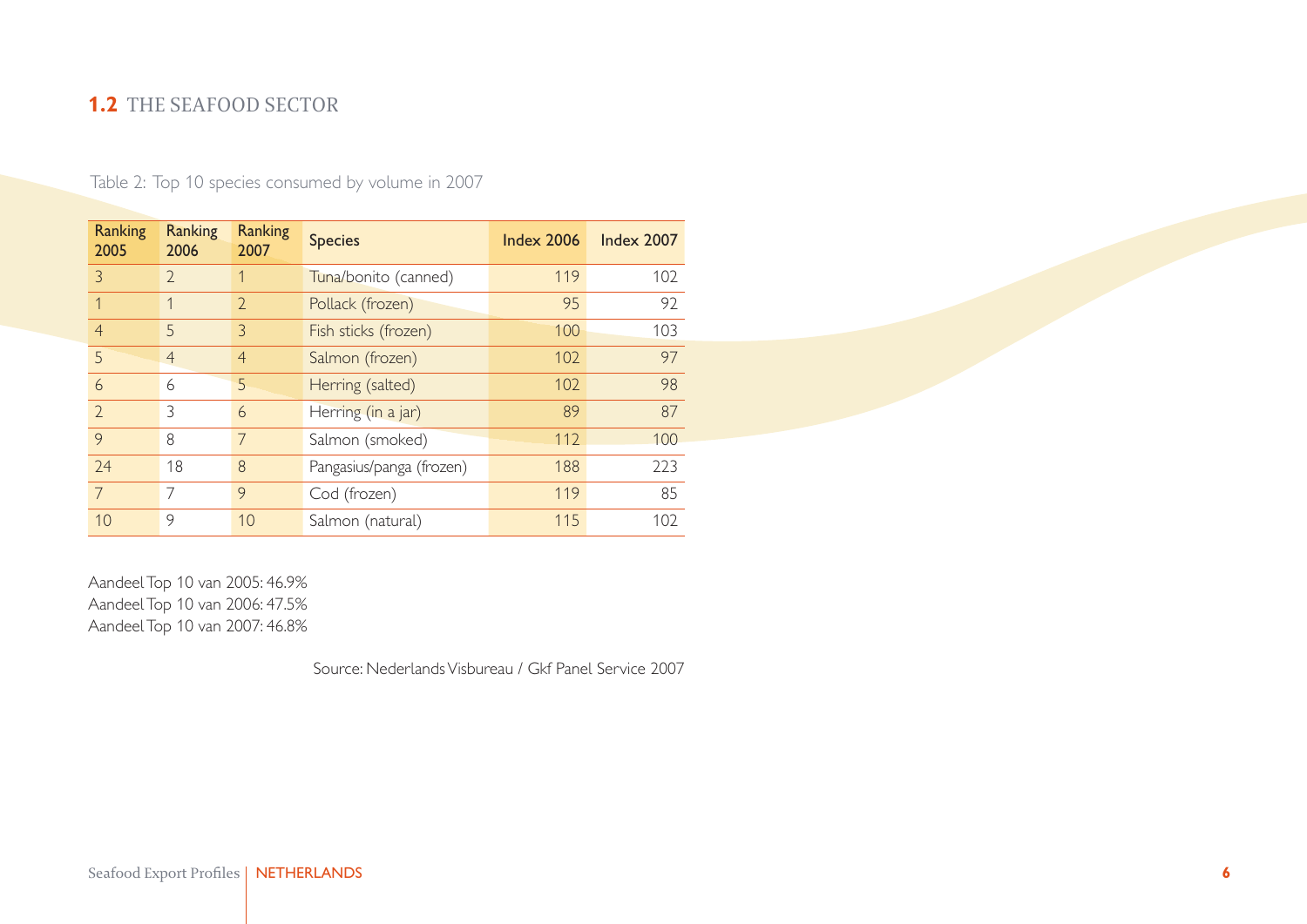Table 3: Key Dutch ports by volume and value landed

| Rank           | <b>Name</b> | 2005<br>(tonnes) | 2006<br>(tonnes) | % Chg<br>05/06 | 2005<br>$(\in$ '000s) | 2006<br>$(\in$ '000s) | % Chg<br>05/06 | Website                         |
|----------------|-------------|------------------|------------------|----------------|-----------------------|-----------------------|----------------|---------------------------------|
|                | Yerseke     | 59,661           | 31,261           | $-48%$         | 56                    | 49                    |                | -13% www.shipdata.nl            |
| $\overline{2}$ | Urk         | 36,676           | 36,163           | $-1%$          | 109                   | 110                   |                | 1% www.urk.nl                   |
| $\overline{3}$ | Harlingen   | 12,393           | 11,531           | $-7%$          | 37                    | 33                    |                | -11% www.harlingen.nl           |
| $\overline{4}$ | Lauwersoog  | 6,689            | 8,286            | 24%            | 14                    | 19                    |                | 36% www.visafslaglauwersoog.com |
| 5              | Ilmuiden    | 10,486           | 9,221            | $-12%$         | 39                    | 37                    |                | -5% ww.amports.nl               |
| 6              | Den Helder  | 8,077            | 7,537            | $-7%$          | 34                    | 33                    |                | -3% www.havendenhelder.nl       |
| $\overline{7}$ | Stellendam  | 6,497            | 6,100            | $-6%$          | 27                    | 26                    |                | -4% www.unitedfishauctions.com  |
| $8\,$          | Vlissingen  | 6,542            | 5,942            | $-9%$          | 28                    | 28                    | 0%             | www.zeeland-seaports.com        |
| 9              | Schevingen  | 3,861            | 3,887            | 1%             | 14                    | 17                    |                | 21% www.unitedfishauctions.com  |
| 10             | Den Oever   | 3,645            | 4,304            | 18%            | 12                    | 14                    | 17%            | www.visafslag-denhelder.nl      |

Source: Productschap Vis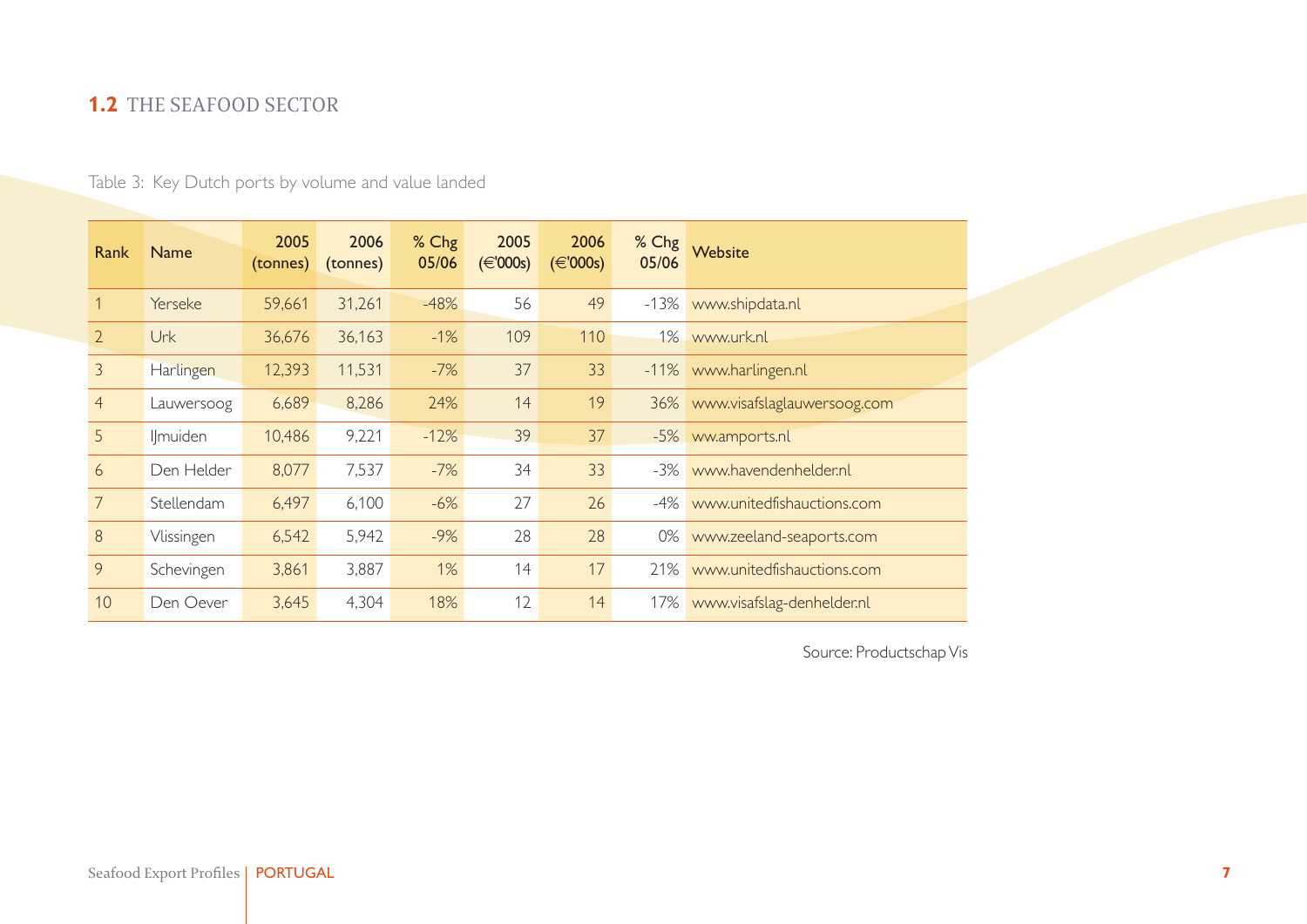## <span id="page-7-0"></span>**1.3** CONSUMERTRENDS

- Dutch seafood consumption is still growing (in 2000: 5.9kg per family and in 2006 7.5kg per family, which is an increase of 27.1%). On average, consumers bought seafood 18 times in 2006 or once every two and a half weeks.
- More than 50% of seafood customers are aged over 55 (consuming an average of 10kg of seafood in 2006) but there is also a strong increase in consumption among consumers under 35 years old.
- In 2006, 55% of seafood purchased was bought in supermarkets, compared to 40% in seafood shops and market stalls.
- Specialised seafood shops are trying to compete against supermarkets by offering more meals, speciality products, catering services and the option for consumers to eat in their premises.
- Seafood is mainly eaten as the main dish of a meal and tends to be prepared in the oven.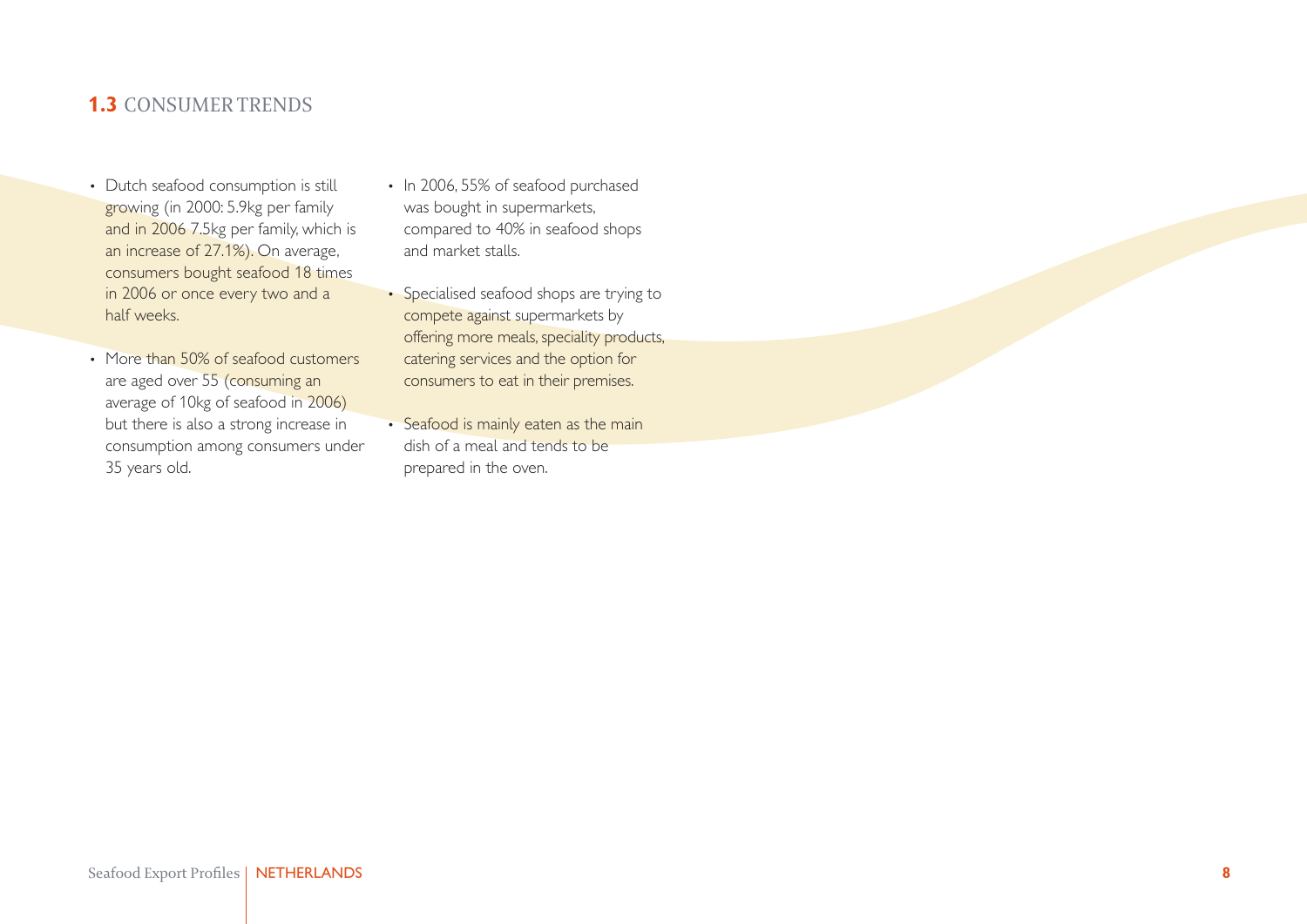### <span id="page-8-0"></span>**1.4** UK SHARE AND EXPORT OPPORTUNITIES

• Both the value and volume of seafood imports increased by a substantial amount between 2005 and 2006.The import value increased by 23%, and the volume by 15%.A total of 776,000 tonnes of seafood was imported, at a cost of €1.6 billion.

Table 4: Top countries importing into the Netherlands by value, 2005-2006

| Rank                     | Country                  | 2005<br>$(\infty)$ | 2006<br>$(\infty)$ | % Chg<br>05/06 |
|--------------------------|--------------------------|--------------------|--------------------|----------------|
|                          | Germany                  | 266                | 258                | $-3%$          |
| $\overline{\phantom{0}}$ | Belgium/Luxembourg       | 159                | 170                | 7%             |
| $\mathcal{S}$            | Denmark                  | 166                | 158                | $-5%$          |
| $\overline{4}$           | United Kingdom           | 121                | 143                | 18%            |
| 5                        | Other European countries | 157                | 209                | 33%            |
| 6                        | Outside EU               | 442                | 669                | 51%            |

Source: CBS

- Gaps in the market and opportunities for UK suppliers can be found in the Netherlands if a supplier can offer either organic, added value and/or sustainable seafood. Examples of added value products are oven ready products that at the moment only are seen at the largest retail chain (Albert Heijn) but other retailers will follow. Other possibilities for added value, high-end premium products are crustaceans such as lobster and crab in retail packs.
- Sustainability is a hot issue in the Netherlands and almost a condition to introducing new seafood products on to the market. Retailers are pressurized by consumer groups to follow sustainability guidelines. Innovative retailer Albert Heijn is working on its own special sustainability trademark for their own label products, including seafood.
- Opportunities on a per species basis cannot be specified since price changes have a large effect on seafood bought by the industry and consumers. Most common seafood species like salmon, cod and shrimps have potential in the Dutch retail and foodservice market. More important than the species is to add value to the product and to have good sustainability credentials.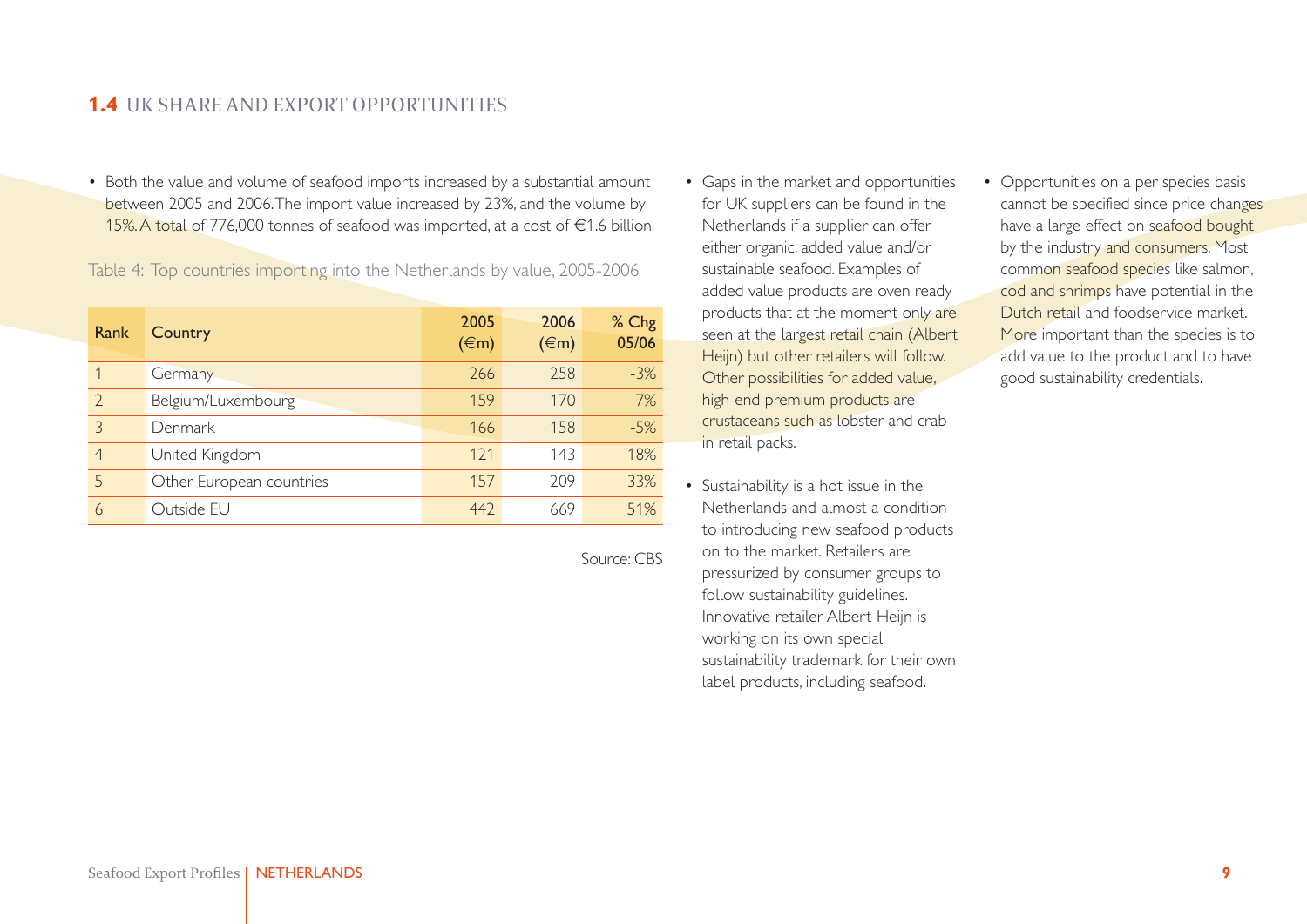## <span id="page-9-0"></span>SECTION 2 DOING BUSINESS PROFILE

## **2.1** THE SUPPLY STRUCTURE

Dutch seafood supply chain



Source: Productschap Vis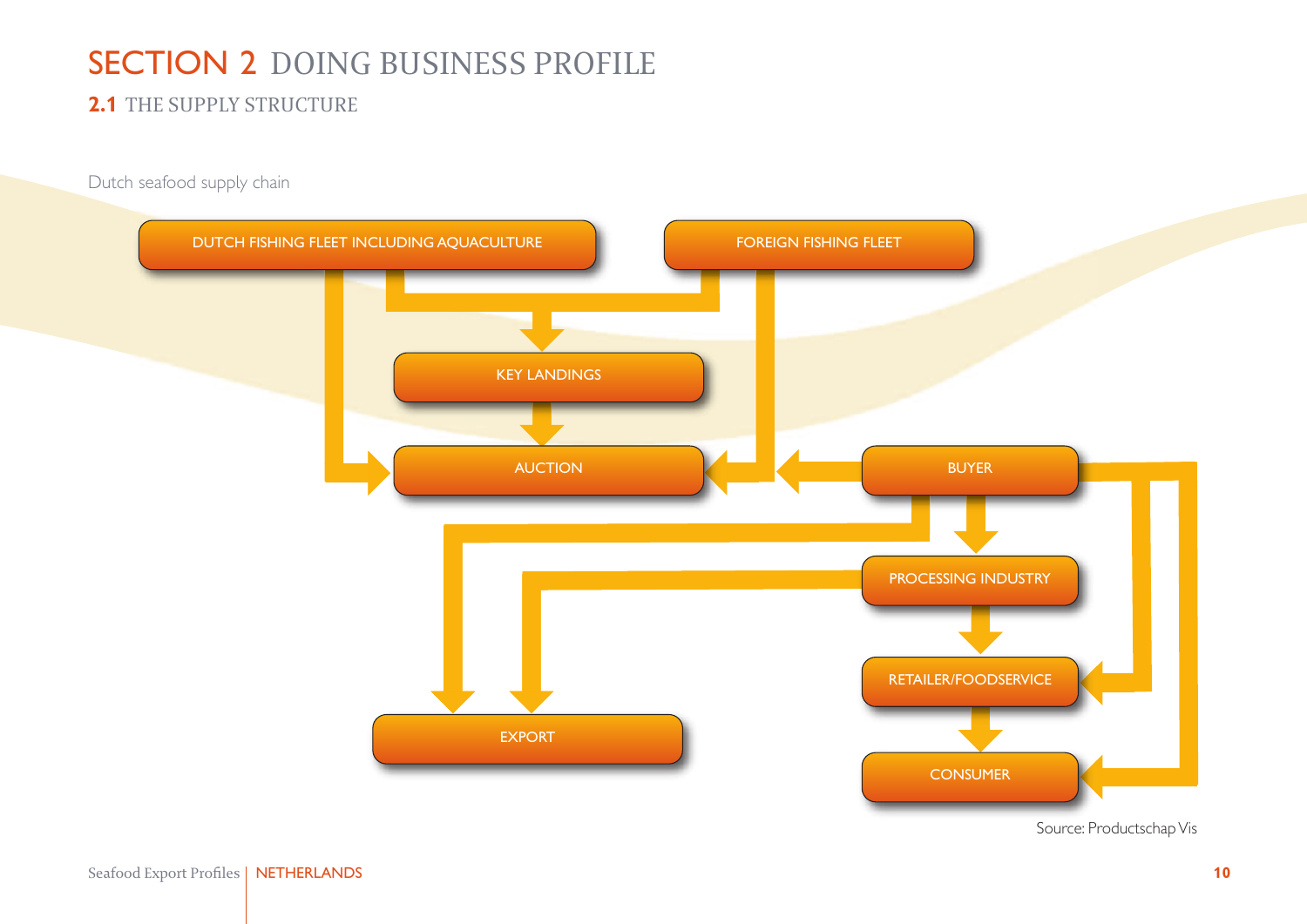### <span id="page-10-0"></span>**2.2** THE RETAIL CHANNEL

#### Auction

• Seafood arrives in the Netherlands either via Dutch fisheries or via import. Both arrive at the key landings ports where from it goes to the auction. The Netherlands has 11 auctions located around the Ijsselmeer where fresh water fish are traded. The auction provides space to unload and sort the fish and temporarily store it. Auction field staff assess the quality of every batch arriving. Each auction has a hall, known locally as the 'mijnzaal', where the actual auction takes place.The Dutch fish auctions are equipped with modern equipment and meet all requirements with regard to temperature control, hygiene and efficient fish handling. In the future the internet will be used more to buy fish.

#### Buyer

• Buyers are traders, the processing industry, wholesalers and large retailers. Commission-agents buy most of the time on behalf of the abovementioned groups.

#### Processing industry

- Fish is often filleted, breaded, preserved or processed in one way or another before it is offered to the consumer.The Netherlands has approximately 400 companies involved in such processing and further trading. Large processors have special contracts with ship-owners.
- The processing of flat fish, crustaceans and shellfish accounts for the major part of turnover. Most companies are located in Urk or Ilmuiden. Processing herring and other pelagic species account for 15% of the turnover of the processing industry. Most of the companies involved in this industry are located in Katwijk, Scheveningen and Vlaardingen (East coast of the Netherlands).

Within the Netherlands, the following (international) processors have a strong position:

• Kennemervis Group is a Dutch company active in the whole of Western Europe in processing, trading and distributing fish and fish products. Kennemervis Group is active in all market segments: fish speciality shops, supermarkets, foodservice, wholesale and retail trade.

Web: [www.kennemervis.nl](http://www.kennemervis.nl)

• Fjord Seafood is a leading, integrated, global supplier of value added seafood. The company focuses on customers' and consumers' needs, quality, innovation and environmental responsibility. Fjord Seafood Pieters Belgium prepares products for the Dutch retail and the foodservice markets (eg fresh portion packages, ready-to-eat food and smoked salmon). Fjord Seafood Sterk in the Netherlands is the company's specialist in coated products.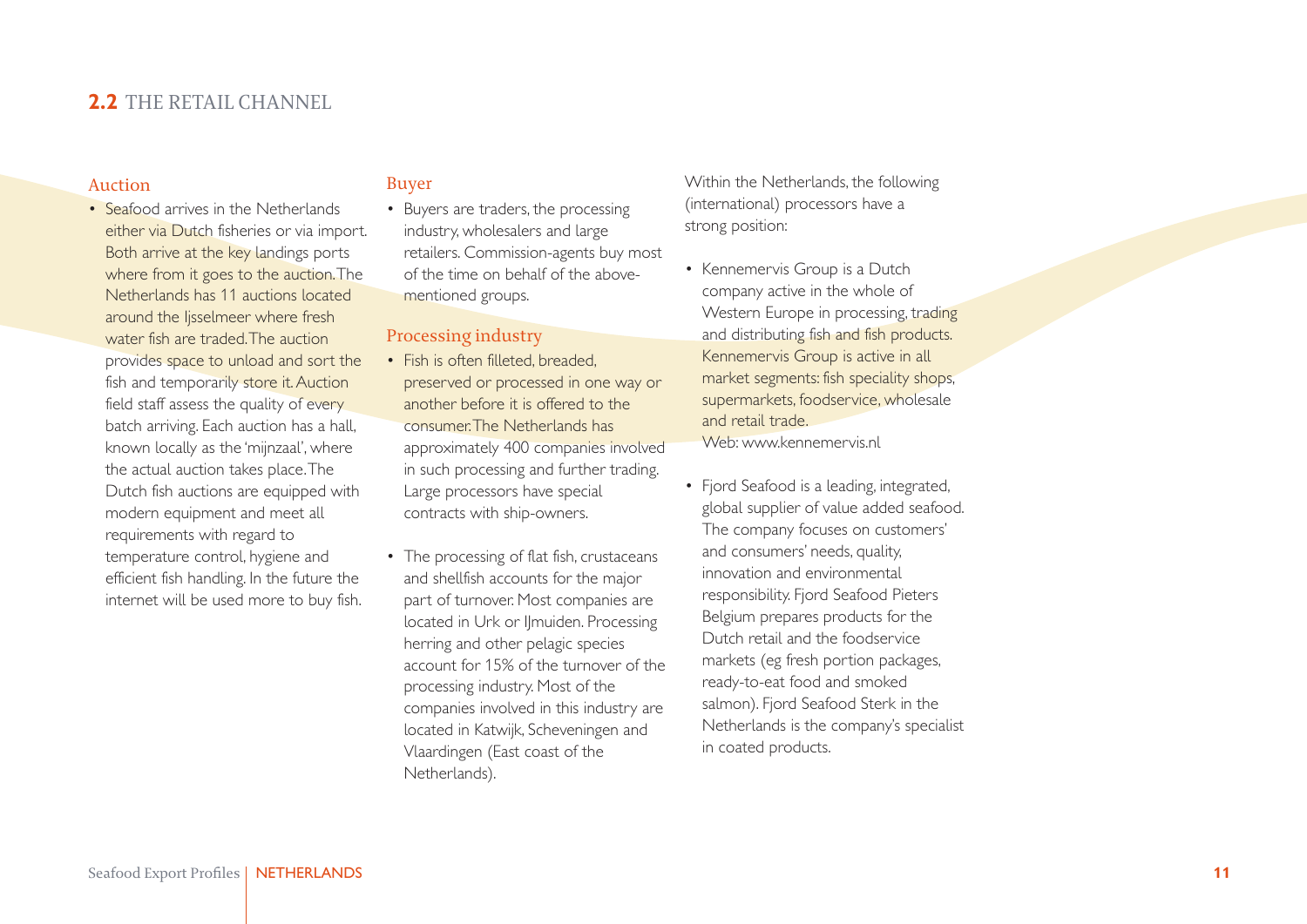## **2.2** THE RETAIL CHANNEL

Top 5 mainstream retail chains in the Netherlands

| <b>Albert Heijn</b>            |                                                          | Superunie                       |                                                                      | Schuitema (C1000)           |                                                                                                        | Aldi                        |                                                                    | Super de Boer               |                                                        |  |  |  |  |                |  |  |             |                                           |                         |                                                    |     |                    |
|--------------------------------|----------------------------------------------------------|---------------------------------|----------------------------------------------------------------------|-----------------------------|--------------------------------------------------------------------------------------------------------|-----------------------------|--------------------------------------------------------------------|-----------------------------|--------------------------------------------------------|--|--|--|--|----------------|--|--|-------------|-------------------------------------------|-------------------------|----------------------------------------------------|-----|--------------------|
|                                |                                                          |                                 |                                                                      |                             |                                                                                                        |                             | <b>ALDI</b>                                                        |                             | $\mathbf C$<br><b>Super</b><br>deBoer                  |  |  |  |  |                |  |  |             |                                           |                         |                                                    |     |                    |
| Market share                   | 29.5% 750 stores:<br>(excluding the 75 stores)           | Market share                    | 29.5% (main supermarket)<br>members Plus market                      | Market share                | 14.5% (451 supermarkets)                                                                               | Market share                | 9% (430 stores).                                                   | Market share                | 7.5% (327 stores).                                     |  |  |  |  |                |  |  |             |                                           |                         |                                                    |     |                    |
|                                | which will be bought over<br>from C1000 in near future). |                                 | share of 5.9% and Jumbo<br>4.5%) 1,772 stores.                       |                             | of which approx 75 will<br>be taken over by Albert<br>Heijn in near future).                           | Store type<br>and ownership | 100% subsidiary of Aldi<br>North, Germany.                         | Store type<br>and ownership | Mainly franchise<br>(Casino has part<br>of shares).    |  |  |  |  |                |  |  |             |                                           |                         |                                                    |     |                    |
| Store and type<br>of ownership | 100% subsidiary of<br>Koninklijke Ahold.                 | Store and type<br>and ownership | Superunie has 16<br>supermarket members<br>with regional focus where | Store type<br>and ownership | Independent<br>entrepreneurs.                                                                          | Product range               | Positioned as hard<br>discounter with very<br>small assortment and | Product range               | Positioned as full service<br>to their shoppers with a |  |  |  |  |                |  |  |             |                                           |                         |                                                    |     |                    |
| Product range                  | Market leader/innovator<br>Positioned in the market      |                                 | they are very strong.<br>Every member has its own                    | Product range               | Market follower<br>Positioned in the market<br>as full service supermarket<br>with wide product range. |                             | many upmarket labels.                                              |                             | wide product range.                                    |  |  |  |  |                |  |  |             |                                           |                         |                                                    |     |                    |
|                                | as up-market full service<br>supermarket with a wide     |                                 | characteristics.                                                     |                             |                                                                                                        | Best practices              | Increasing attention for<br>chilled and frozen products.           | Consumer<br>demographic     | Customer profile: high<br>education scale: two-        |  |  |  |  |                |  |  |             |                                           |                         |                                                    |     |                    |
|                                | and varied range.                                        | Product range                   | Positioned as full service<br>supermarket with average               | Consumer                    | Customer profile are                                                                                   | <b>Buying practices</b>     | Massive volumes.                                                   |                             | person household;<br>class AB.                         |  |  |  |  |                |  |  |             |                                           |                         |                                                    |     |                    |
| Best practices                 | Strong focus on<br>fresh products.                       |                                 |                                                                      |                             | pricing strategy.<br>Members have a wide                                                               |                             |                                                                    |                             |                                                        |  |  |  |  | product range. |  |  | demographic | families with children;<br>class C and D. | Consumer<br>demographic | Customer profile are<br>trendy shoppers; families; | Web | www.superdeboer.nl |
| Consumer<br>demographic        | High education scale;<br>two person household;           | Buying practices                | Purchase all goods at the                                            | Web                         | www.c1000.nl                                                                                           |                             | class C and D.                                                     |                             |                                                        |  |  |  |  |                |  |  |             |                                           |                         |                                                    |     |                    |
|                                | class AB.                                                |                                 | best price-quality ratio.                                            |                             |                                                                                                        | Web                         | www.aldi.nl                                                        |                             |                                                        |  |  |  |  |                |  |  |             |                                           |                         |                                                    |     |                    |
| Web                            | www.albertheijn.nl                                       | Consumer<br>demographic         | Customer profiles<br>depend on the member.                           |                             |                                                                                                        |                             |                                                                    |                             |                                                        |  |  |  |  |                |  |  |             |                                           |                         |                                                    |     |                    |
|                                |                                                          | Web                             | www.superunie.nl<br>every member has its<br>own webpage.             |                             |                                                                                                        |                             |                                                                    |                             |                                                        |  |  |  |  |                |  |  |             |                                           |                         |                                                    |     |                    |

• In the Netherlands the share of seafood sales through the specialised fish shops is still relatively high compared to European standards.The specialised shops constitute about 1800 outlets, half of which are mobile (for instance on markets). However market share of supermarkets has increased in recent years and reached 55% of sales in 2006. Seafood shops and market stalls realised 40% of the sales.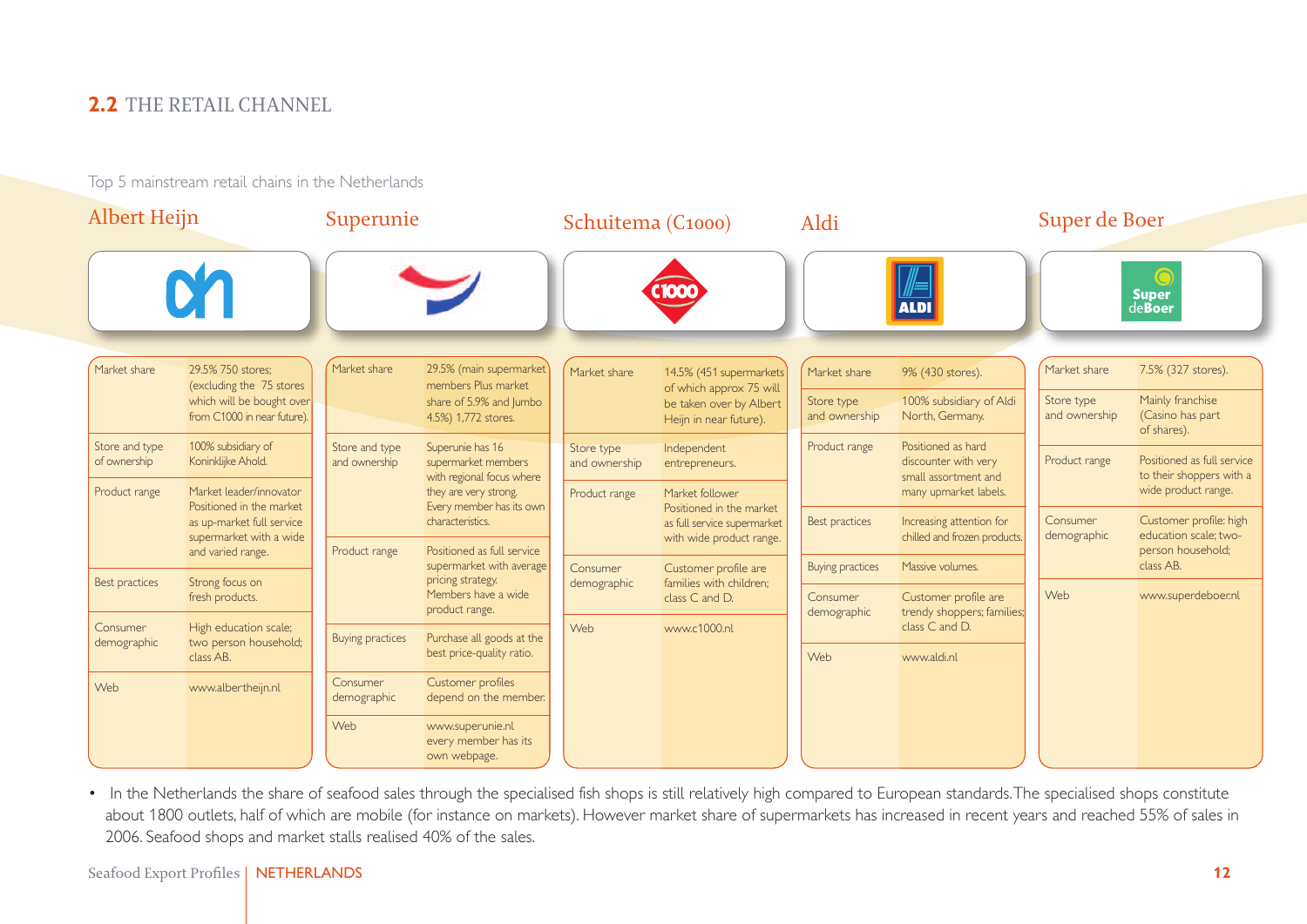## <span id="page-12-0"></span>**2.3** THE FOODSERVICE CHANNEL

- Spending within the foodservice channel has been growing over the last few years. In 2007, consumers spent around 35% of their total food spending (€54.4 million) in the foodservice sector (€18.9 million), which is a growth of 6% compared to 2006.
- Growth in this sector has been realised with less outlets due to consolidation.The expectations for the future are an increase of international formats.
- The trend for organic products which has been seen for some years in the retail market is also increasing its importance within the foodservice channel. Furthermore, convenience is the USP (unique selling point) to distinguish from competitors.Within restaurants, demand for healthy products is increasing and fish, with its perceived healthy properties, stands to benefit from this trend.

RESTAURANTS €13.58M +7.2% EDUCATION €0.207M +4.2% CATERING (CANTEENS) €1.77M +0.6% **INSTITUTIONS** (EG HOSPITALS ETC.) €1.18M +1.2% **CONVENIENCE** (ONLY SERVICE STATION) €1.98M +7.6% TRANSPORT CATERING €0.198M +7.2%

**TOTAL SPENDING FOOD SERVICE (2007)** €**18.92M**

Figure 3: Total Dutch foodservice spend by outlet type, 2007

Source: FSIN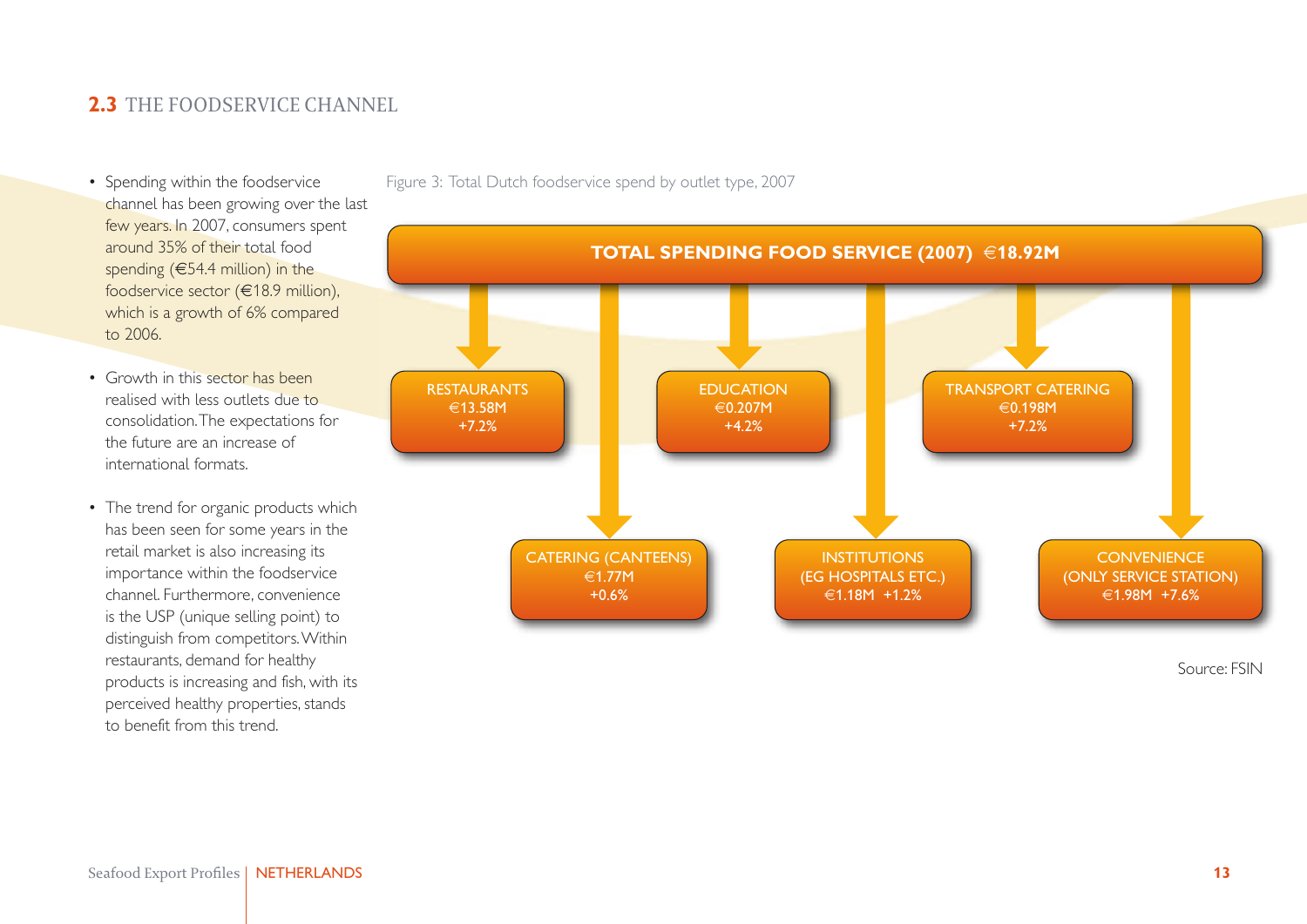## **2.3** THE FOODSERVICE CHANNEL

#### Commercial catering

Within commercial catering McDonald's is the market leader followed by some national suppliers.

Chart 3: Commercial catering sales by outlet by value for 2007



#### Source: FSIN

#### Key players within social catering are:

- Sodexho provides food and hospitality management services to companies, public agencies, schools, health care institutions and retirement communities. Sodexo Nederland is part of Sodexo Alliance France. Web: [www.sodexho.com](http://www.sodexho.com)
- Compass Group is a market leader in providing food and a range of selected support services to customers in the workplace, schools, hospitals, at leisure or in remote environments. Web: [www.compa](http://www.compass-group.com)ss-group.com
- Avenance is the number three in the European foodservice market. Web: [www.avenance.nl](http://www.avenance.nl) Web: [www.avenance.com](http://www.avenance.com)
- Albron, is the largest independent caterer of the Netherlands. Web: [www.albron.nl](http://www.albron.nl)

#### Distribution specialists in seafood for foodservice channel is:

- Schmidt Zeevis belongs to the Kennemervis Group.A large proportion of the seafood products are supplied to restaurants, caterers and hotels. Quality and value for money are the hallmarks of Schmidt Zeevis. State-of-the-art technology is used in the storage and processing of products.All incoming seafood is scanned and supplied with a barcode, which means that they are traceable throughout the process. Web: [www.schmidtzeevis.nl](http://www.schmidtzeevis.nl)
- Jan van As is known as a company whose aim is to deliver optimal service and quality.All products are bought from Dutch suppliers. Web: [www.janvanas.nl](http://www.janvanas.nl)
- SmitVis is one of the fresh partners of Sligro (Dutch retail organisation). Web: [www.sligrofoodgroup.nl](http://www.sligrofoodgroup.nl)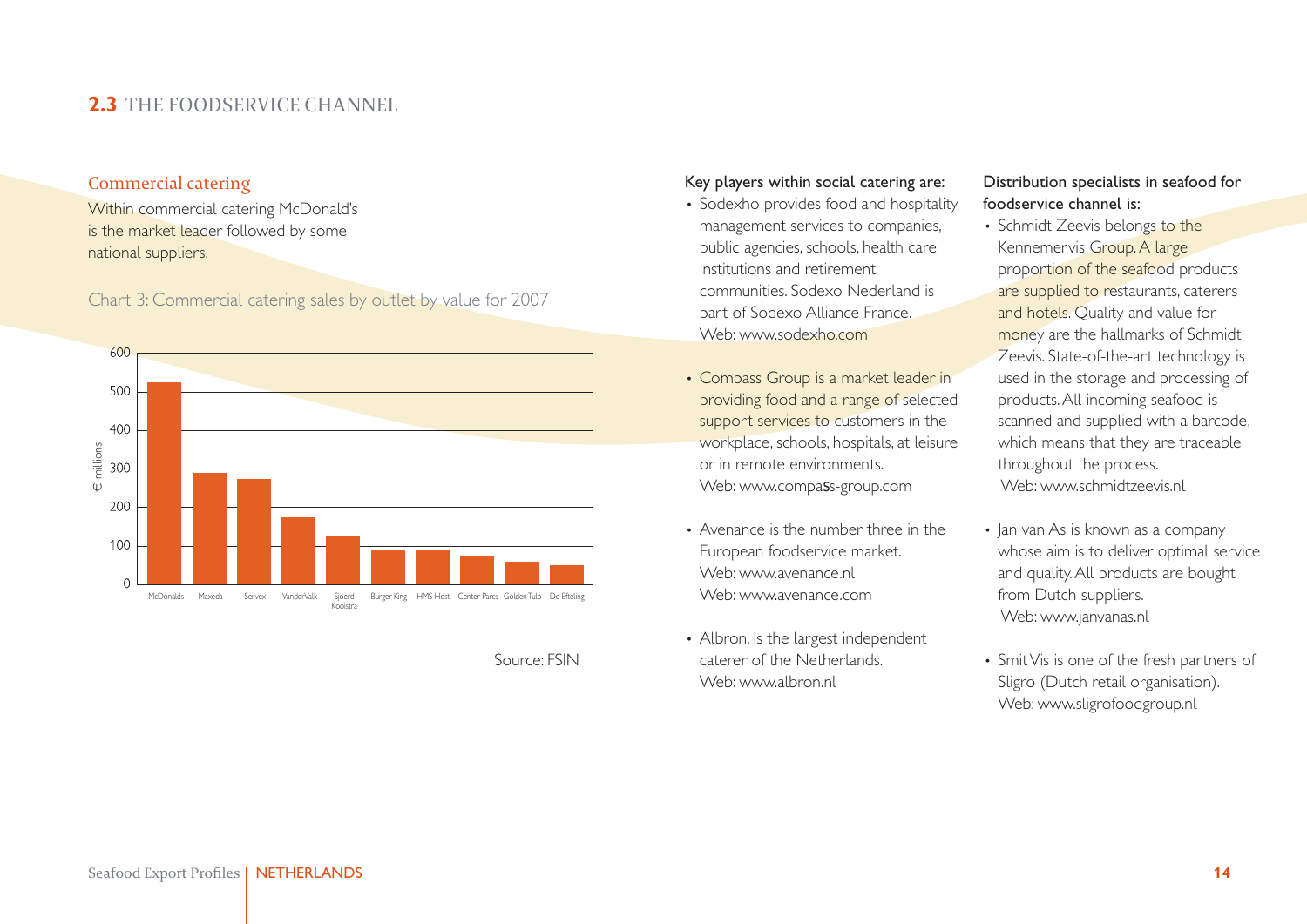## <span id="page-14-0"></span>**2.4** KEY REGULATIONS AND TARIFFS

• Key regulations with regard to seafood are mentioned in the EU Common Fisheries Policy.Therefore, no specific import barriers are observed in the Netherlands as long as European regulations are followed. For detailed information see

[www.ec.europa.eu/fisheries/index](http://ec.europa.eu/fisheries/index_en.htm)

#### Labelling and packaging requirements

• EU legislation requires that all food, including seafood, must have a label that includes the name under which the product is sold, the list of ingredients (in descending order of weight), net quantity of pre-packed food ingredients in metric unit, date of minimum durability (except for fresh produce), any special storage conditions or conditions of use (except for fresh produce) and the name of the manufacturer, packer or EU seller (except for non-packed fresh produce). Furthermore, EU regulation 2065/2001 specifically outlines labelling requirements for fishery and aquaculture products.

- All products offered for retail sale in the EU must be properly labelled with the following information:
	- 1. Species commercial name;
	- 2. Production method used: "caught in…" for wild fish, "farmed" or "cultivated", for aquaculture products;
- 3. Catch area must be listed: for products caught at sea a reference to areas (FAO zones), for products caught in freshwater a reference to the country of origin, for farmed products a reference to the country in which the product undergoes the final development stage.
- As from January 2008 onwards, the Dutch government will charge a packaging tax.Tax to be paid depends on the amount of packaging used for a certain product. Importers who sell a branded product in the Netherlands will be charged, when private label products are offered the buyer (retailer) has to pay the tax.

#### Organic farming

- While the EU currently does not have a specific regulation pertaining to 'organic' seafood, in December 2005 the EU Commission adopted a proposal for a new regulation concerning organic fish farming production.This proposal intends to improve clarity for both the consumers and the farmers. Producers of organic food will be able to choose whether or not to use the EU organic logo.
- Dutch institution SKALL is authorized to certify manufacturers for organic products. SKALL can be compared with the Soil Association and follows the same EU standards and regulations.

#### Tax on food

• The Dutch consumers pay VAT on all consumption goods and services (in Dutch this is referred to as BTW).The Dutch market makes a distinction between a highVAT level(19 %) and a lowVAT level (6%). The high level is paid all luxury goods, including alcoholic drinks.The low level is paid on all food and drink products, including seafood.

#### Other legislation

All Dutch retailers use CBL crate and rolly system to provide unity in supplying chilled products to retailer's depots.